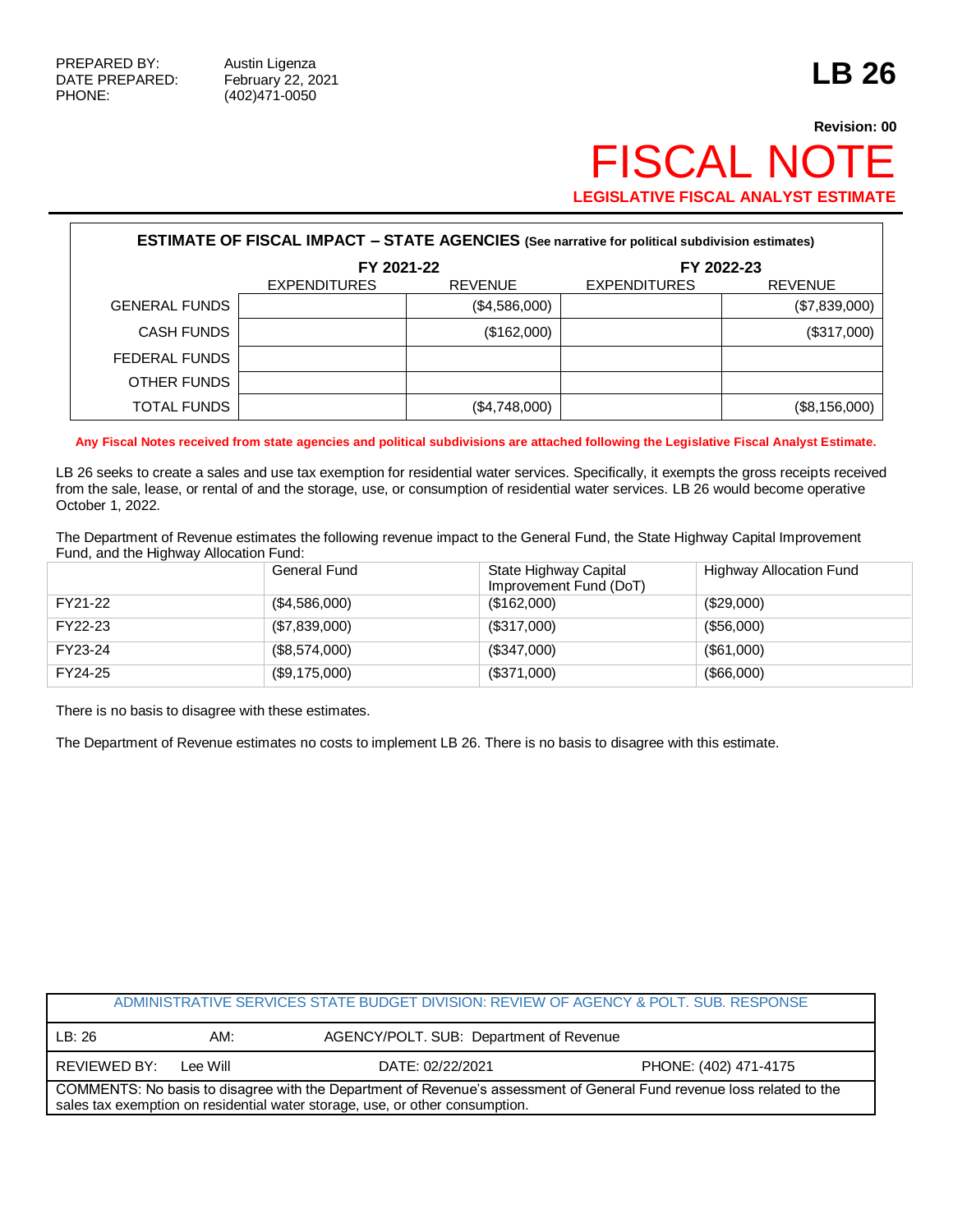## **LB 26 Fiscal Note 2021**

| <b>State Agency Estimate</b>             |              |                 |                              |                 |               |                 |  |
|------------------------------------------|--------------|-----------------|------------------------------|-----------------|---------------|-----------------|--|
| State Agency Name: Department of Revenue |              |                 |                              |                 | Date Due LFO: |                 |  |
| Approved by: Tony Fulton                 |              | Date Prepared:  | 2/19/2021<br>Phone: 471-5896 |                 |               |                 |  |
|                                          | FY 2021-2022 |                 | FY 2022-2023                 |                 | FY 2023-2024  |                 |  |
|                                          | Expenditures | Revenue         | Expenditures                 | Revenue         | Expenditures  | Revenue         |  |
| General Funds                            | \$0          | $(\$4,586,000)$ | \$0                          | $(\$7,839,000)$ | \$0           | $(\$8,574,000)$ |  |
| Cash Funds                               |              | (\$162,000)     |                              | $(\$317,000)$   |               | $(\$347,000)$   |  |
| <b>Federal Funds</b>                     |              |                 |                              |                 |               |                 |  |
| Other Funds                              |              | $(\$29,000)$    |                              | (\$56,000)      |               | $(\$61,000)$    |  |
| <b>Total Funds</b>                       | \$0          | $(\$4,777,000)$ | \$0                          | $(\$8,212,000)$ | \$0           | $(\$8,982,000)$ |  |
|                                          |              |                 |                              |                 |               |                 |  |

LB 26 amends the Nebraska Revenue Act of 1967 to exempt from sales and use taxes the gross receipts from the sale, lease, or rental of and the storage, use, or other consumption in this State of residential water service. The operative date is October 1, 2021.

Based on sales and use tax data from the Department of Revenue (DOR) and Metropolitan Utilities District (MUD), it is estimated that the sales tax from residential water service amounts to approximately \$6.7 million for 2019. For public utilities that do not provide separate reporting for residential versus commercial water service, it is assumed that approximately 60 percent of sales tax from water service is for residential purposes. Based on this assumption, the estimated reduction in General Fund revenue, State Highway Capital Improvement Fund, and Highway Allocation Fund is summarized in the table below.

| <b>Fiscal Year</b> | General Fund    | <b>State Highway Capital</b> | Highway                 |  |
|--------------------|-----------------|------------------------------|-------------------------|--|
|                    |                 | <b>Improvement Fund</b>      | <b>Allocation Fund</b>  |  |
| 2021-2022          | 4,586,000<br>\$ | 162,000                      | 29,000                  |  |
| 2022-2023          | 7,839,000<br>\$ | 317,000                      | 56,000<br>$\mathcal{S}$ |  |
| 2023-2024          | 8,574,000<br>\$ | 347,000                      | 61,000<br>\$            |  |
| 2024-2025          | 9,175,000<br>\$ | 371,000                      | 66,000<br>\$            |  |

It is estimated that there will be no cost to DOR to implement this bill.

| <b>Major Objects of Expenditure</b> |                             |                         |                         |                     |                              |                              |                              |
|-------------------------------------|-----------------------------|-------------------------|-------------------------|---------------------|------------------------------|------------------------------|------------------------------|
| <b>Class Code</b>                   | <b>Classification Title</b> | $21 - 22$<br><b>FTE</b> | $22 - 23$<br><b>FTE</b> | 23-24<br><b>FTE</b> | 21-22<br><b>Expenditures</b> | 22-23<br><b>Expenditures</b> | 23-24<br><b>Expenditures</b> |
|                                     |                             |                         |                         |                     |                              |                              |                              |
|                                     |                             |                         |                         |                     |                              |                              |                              |
|                                     |                             |                         |                         |                     |                              |                              |                              |
|                                     |                             |                         |                         |                     |                              |                              |                              |
| Benefits                            |                             |                         |                         |                     |                              |                              |                              |
|                                     |                             |                         |                         |                     |                              |                              |                              |
|                                     |                             |                         |                         |                     |                              |                              |                              |
|                                     |                             |                         |                         |                     |                              |                              |                              |
|                                     |                             |                         |                         |                     |                              |                              |                              |
| <b>Total</b>                        |                             |                         |                         |                     |                              |                              |                              |